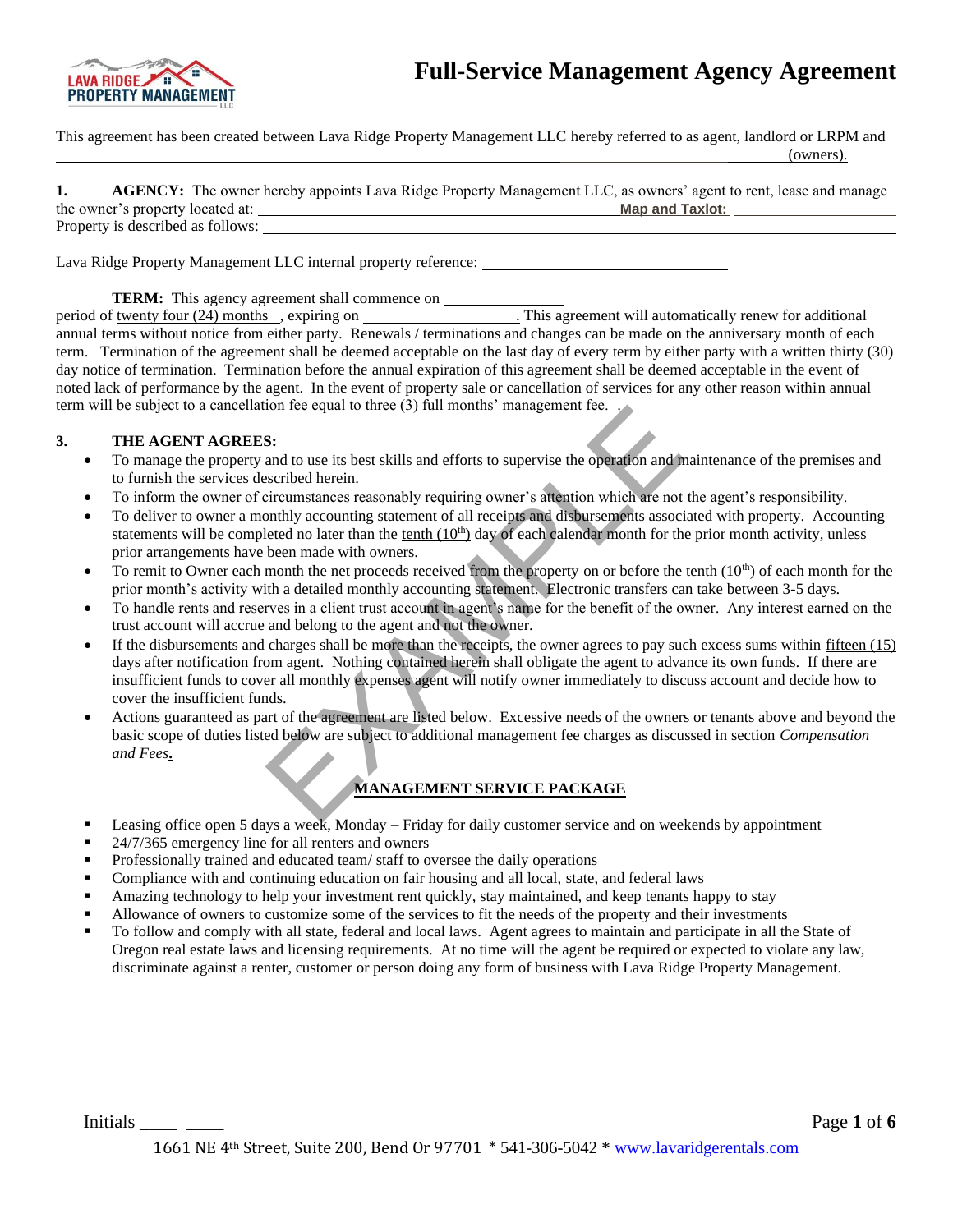## **Full-Service Management Agency Agreement**



SHOWING AND LEASING on available units INCLUDED in package

- Prepare a written 'Leasing Plan for each turnover
- Answer all leasing inquiries calls, emails, social media and any communication avenue presented
- Showing coordination with personal tours and open houses when needed
- Online application with multipoint screening– *see screening guidelines*
- Pet screening and verification www.petscreening.com
- Collection of all required funds for move in
- Tenant placement warranty and guarantee of INITIAL LEASE TERM If tenants vacate prior to warranty period NO CHARGE for turnover will be assessed.

ADVERTISING on available units INCLUDED in package

- Numerous printed publications, online platforms and social media sites with professional marketing consultation.
- Quality marketing photos
- FOR RENT sign in front yard contingent on CCR regulations

TURNOVER on units INCLUDED in package

- Facilitate turnover with a goal of minimal vacancy
- Security deposit processing and distribution
- Move in condition photos, inspection, and report
- Move out condition photos, inspection, and report
- To provide a list of recommended services, repairs, and maintenance to be performed on the property to prepare the home for new renters and complete any final accounting statements of previous tenants/renters For the space in the methanic relation<br>to processing and distribution<br>the processing and distribution<br>don photos, inspection, and report<br>tion photos, inspection, and report<br>of or freemmented services, repairs, and maintena
- Oversee all vendors in turnover, prepare home and preschedule to minimize vacancy

INSPECTIONS – INCLUDED in package

- New move in inspection after 6 months of occupancy performed by team to ensure new renters comply with all aspects of rental agreement.
- Monthly drive by exterior inspections with pictures
	- o Extreme storms provide additional visits, calls and emails to property/renters as deemed necessary
- Annually Full property inspection by administrative & maintenance staff –with report, as needed with any concerns, red flags or issues that arise

TENANTS interaction all INCLUDED in package

- Collect funds and prepare rental paperwork for new renter(s) as described in *Leasing Plan*
- Emailed monthly account statement
- 24/7/365 online access for payments, communication, contact update, maintenance requests
- Collection of monthly rent and disbursements
- Tenant issues, complaints, and concerns
- Legal matters and evictions
- Lease renewals discussed with owner to concur on offered terms and presentation to renter at approximately 120 days prior to expiration of current lease.
- Reporting of tenant rent payment to credit bureaus. Please see *Owner Statement and Proceed Deposits* section regarding fee for this service.

OWNERS interaction all INCLUDED in package

- To oversee vendors hired to complete necessary repairs, maintenance or improvements approved by owner to prepare property for new move in, periodic maintenance, preventive maintenance or for any visit to the property related to work performed on the property.
- Facilitate reoccurring maintenance and annual preventive maintenance
- Tenant issues, complaints, and concerns
- Legal matters and evictions
- Monthly statements and receipts emails
- ACH direct deposit of rental proceeds
- 24/7/365 online access for reports, bill approval and communication

Initials <u>and the set of  $\alpha$ </u> page 2 of 6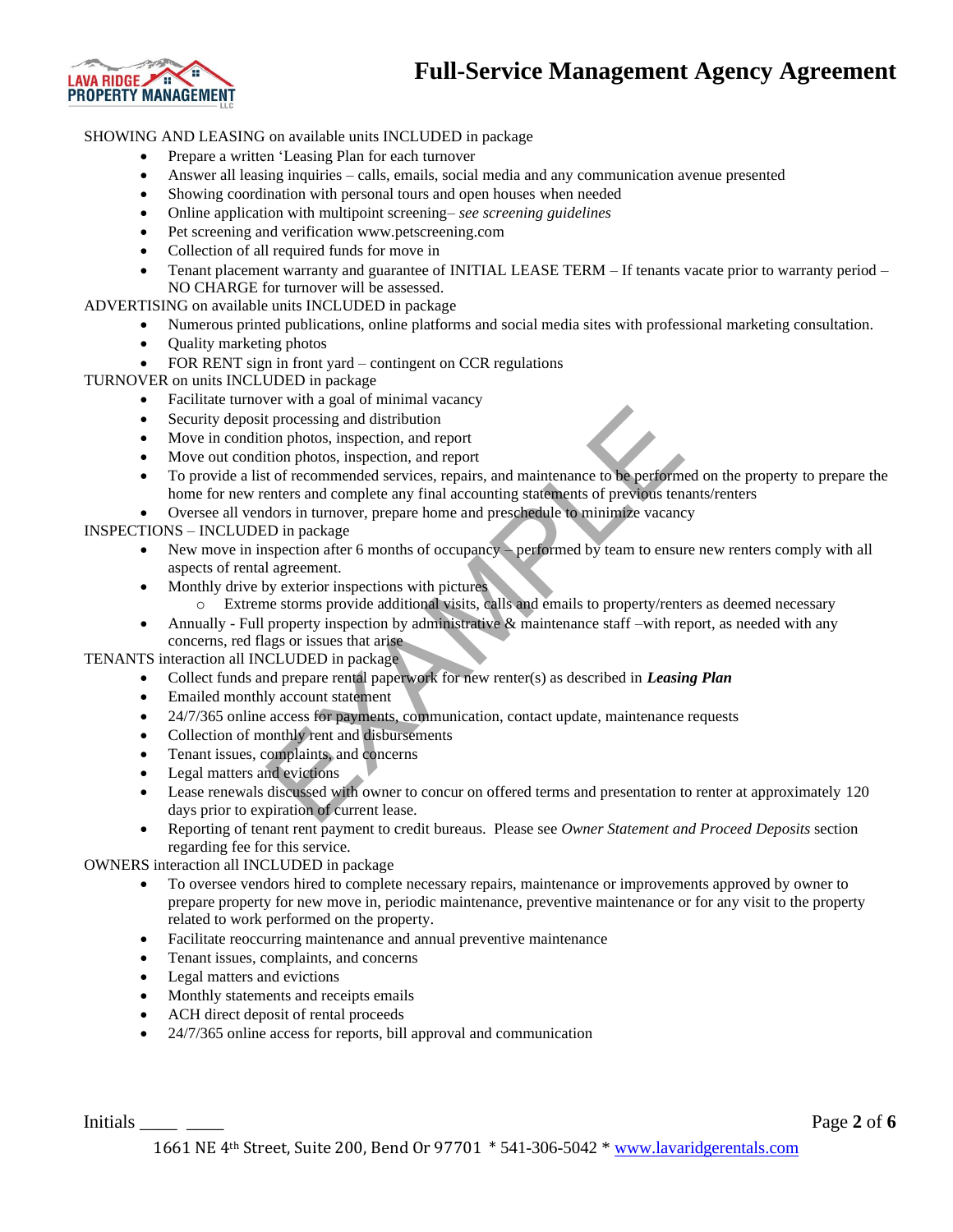# **Full-Service Management Agency Agreement**



**4. PROCESSING, LATE, NSF AND OTHER FEES:** Agent may assess processing fees to prospective renters for rental of the premises, for screening and other administrative costs involved with placement onto the property, and management services. The agent shall be entitled to all processing, non-sufficient funds, late fees, and other fees charged to renters, which shall not be considered rental income herein. If a tenant shall be charged a lease buyout fee or cancellation fee, this fee shall be split equally with the owner in a 50/50 split upon collection.

**5. THE OWNER AGREES:** To give agent the following authority and agrees to assume expenses as indicated in this agreement and connected there within:

- 1. To advertise or otherwise offer the premises for lease or rent through printed media, displaying appropriate signage on the premises and any other form of advertising deemed appropriate to attract prospective tenants. Available rental advertising may be placed as a general ad for Lava Ridge Property Management LLC or a specifically targeting ad for the property. Advertising expenses are paid for by Lava Ridge Property Management LLC.
	- a. All inquiries to lease the premises shall be referred to the agent who will be solely authorized to service such leasing activities. In the event of any new or renewed lease without agent's knowledge or participation, agent shall be entitled to the full commission provided in this agreement.
- 2. To negotiate and execute rental agreements i.e. leases, renewals and month to month agreements, in duration.
- *3.* To collect rental income from the property and to provide a proper accounting to owner as described in section *The Agent Agrees.*
- 4. To set and adjust the rental schedule for the property under prevailing market conditions with owner's concurrence.
- 5. To institute and prosecute actions when needed to remove tenants from the premises and recover possession thereof. To terminate tenancies, enforce rental/lease agreements, sign and deliver notices as deemed appropriate in the normal operation of the premises. To institute civil actions for the recovery of rent and damages and to settle and compromise such actions at agent's discretion. Agent shall not be obligated to commence civil action or collection efforts if the agent's opinion is that such action is not viably economical. During any period or situation requiring any of the listed actions, agent agrees to keep in full communication with owner.
- 6. To allow agent the authority to hire, pay, supervise, and discharge such employees and vendors as agent deems necessary for the operation and management of the property and Lava Ridge Property Management LLC. Such persons shall be employees or hired vendors of the agent. Agent is responsible for the acts and omissions of any hired employee but not hired vendors. All vendors shall have required licensing, certificate, insurance and/or bonds required.
- 7. Owner authorizes agent to contract for and arrange for decoration, repairs or alteration to the property as deemed appropriate by the agent to enhance and preserve the property condition prior to tenancy; for the routine, efficient operation of the property during tenancy; and to bring the property back to the condition of original move in by vacating tenant. Owner authorizes agent to deduct and disburse these expenses from owner's property account and/or tenant deposits as normal operating expenses of the property. Repair limits for any single item of non-reoccurring expense shall not exceed \$ 300.00 without the owners' prior approval. If agent is unable to communicate with owner regarding a repair emergency, or if such repairs are necessary to protect the property from damages or waste and to maintain essential services to tenants in compliance with tenancy laws agent may exceed the non-reoccurring maintenance limit. Communication with owners will be through all avenues listed on page three of management agency agreement. all commission provided in this agreement.<br>
rental agreements i.e. leases, renewals and month to month agreement<br>
from the property and to provide a proper accounting to owner as d<br>
from the property and to provide a prop
- 8. Agent reserves the right to increase vendor bills to compensate for agent's time to check and verify any work completed. Agent reserves the right to charge owner for agent's time if requested to obtain more than two vendor bids for work on the property. Refer to section *Compensation and Fees* regarding additional management services.
- 9. Owner agrees to furnish and allow agent to maintain an account reserve balance of  $$100.00$  to facilitate normal and routine maintenance and operation of the property or any emergency repair as noted in this section above.
- 10. To acknowledge the proper treatment of tenant's security deposit and to comply with applicable state and local laws concerning the owner's and agent's responsibility for security deposit account procedures. Owner acknowledges that the tenants' security deposit must be disbursed within thirty-one (31) days from the termination of tenancy.

Initials <u>and the set of the set of the set of the set of the set of the set of the set of the set of the set of the set of the set of the set of the set of the set of the set of the set of the set of the set of the set of</u> 1661 NE 4th Street, Suite 200, Bend Or 97701 \* 541-306-5042 \* [www.lavaridgerentals.com](http://www.lavaridgerentals.com/)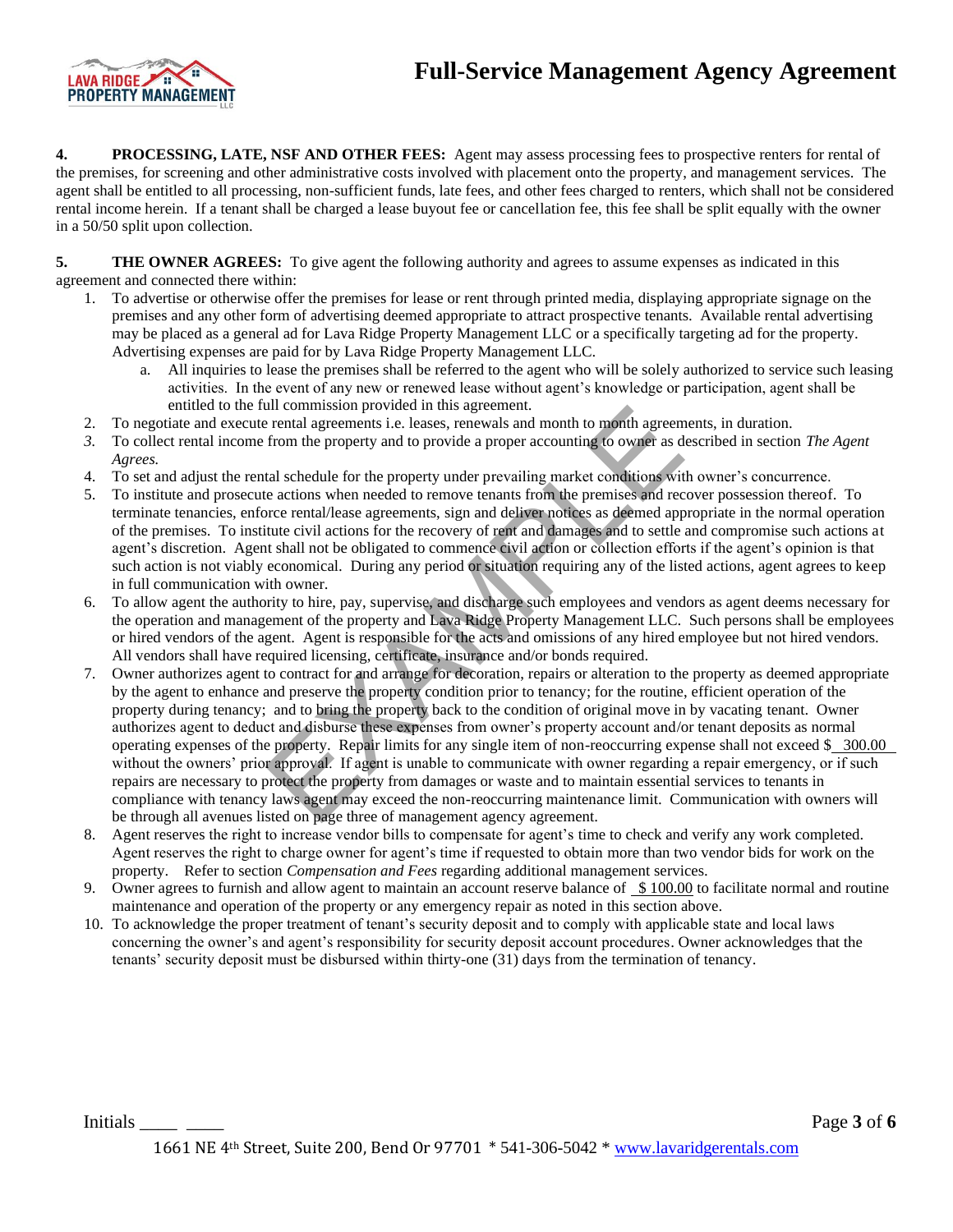

### **6. OWNER STATEMENTS and PROCEED DEPOSITS**

- 1. Accounting notifications and available owner proceeds, to include funds collected and disbursed by all parties within a calendar month and processed through Lava Ridge Property Management LLC shall be disbursed one time per month. Available funds are processed and transferred by the last day of each month. Electronic funds can take up to 5 business days to show in an owner's account after processed.
	- a. Due to pending vendor invoicing, fluctuating move in dates and circumstances outside of our control, at times, partial to all funds from the owners proceeds shall be held in reserve until the following month to cover anticipated expenses that cannot be covered by the current months proceeds.
	- b. Statements shall be sent to the owner through electronic communications of email within 5 days of month end closing. Owners may access their account and pull statements at any time through their owner portal.
	- c. Funds shall be transferred in the owners account as an electronic direct deposit. No paper checks.
- 2. Compensation, any fees and invoices associated to the property shall be deducted from any income collected on the property.

### **7. LIABILITY AND INDEMNIFICATION:** The Owner agrees:

- 1. Except for claims, actions and judgments arising from Manager's negligence, breach of this agreement or willful misconduct, Owner will indemnify and hold harmless Manager (and Manager's officers, directors, shareholders, agents, employees) from all costs, expenses, suits, liabilities, claims of every type including but not limited to those arising out of injury or death of any person(s), or damage to any real or personal property of any person(s) (including Owner) arising from or in any way related to the management, rental, or operation of the property by Manager, or the performance or exercise of any of the duties hereunder. Manager agrees to indemnify, defend and hold harmless Owner from any loss, cost, liability or expense (including without limitation reasonable attorneys' fees) occasioned by Manager's breach of any provisions of this agreement, or incurred in defense of any claim, action or proceeding maintained against Owner due to the negligence or willful misconduct on the part of Manager, its agents and employees. Agent will make all attempts possible to communicate the possibility of any charges associated in this section prior to incurring the expense. nd nota harmless Manager (and Managers officers, directors, sharen liabilities, claims of every type including but not limited to those and to easonal property of any person(s) (including Owner to any real or personal pro
- 2. Owner shall secure and pay for liability and property damage insurance reasonably adequate to protect the interest of Owner and Manager. Owner will procure and maintain such insurance during the term of this Agreement. Owner will provide Manager with evidence of such insurance upon Manager's request.
- 3. Owner and agent's obligations shall service until termination of this agreement.

**8. COMPENSATION and FEES:** The owner agrees to compensate agent for services listed herein. All compensation and fees shall be deducted from monthly rents unless rent payments will not cover charges.

- 1. One-time account set up fee of \$100.00
- 2. Monthly ongoing charge of 9% of collected rent
- 3. Monthly ongoing charge of 50% of collected pet rent
- 4. Owner agrees to pay a fee equal to \$ 800.00 for the execution of a new rental agreement and turnover of each room/agreement or unit i.e. move out and move in. –
- 5. Owners agree to pay a onetime lease renewal fee of \$ 100.00 when a tenant signs a lease after the expiration of their initial lease.
- 6. Any additional requests from owners regarding the property that are not described in this management agency agreement shall be completed and charged to the owner at a rate of \$75.00 per hour. All charges shall be pre-approved by the owner prior to the execution of any additional work. Additional work is deemed as verifying vendor work, obtaining more than two vendor bids, inspections or property visits for realtors, movers, vendors or others to perform work outside the scope of basic management of the property.

**9. ATTORNEY FEES:** In the event of civil action to enforce or define this agreement, the prevailing party shall be awarded reasonable attorney fees as set by the court and including attorney fees in the event of appeal.

**10. WRITTEN NOTICES:** Written notices required, and other correspondences shall be mailed to owner at the following address: and agent at 1661 NE 4<sup>th</sup> Street, Suite 200, Bend Or 97701.

Notices shall be deemed delivered when deposited in the US mail when such notice has been properly addressed and postage prepaid. Either party may change mailing addresses at any time during this agreement with written notice to all parties. Additional forms of communication between parties are acceptable through telephone conversations and emails.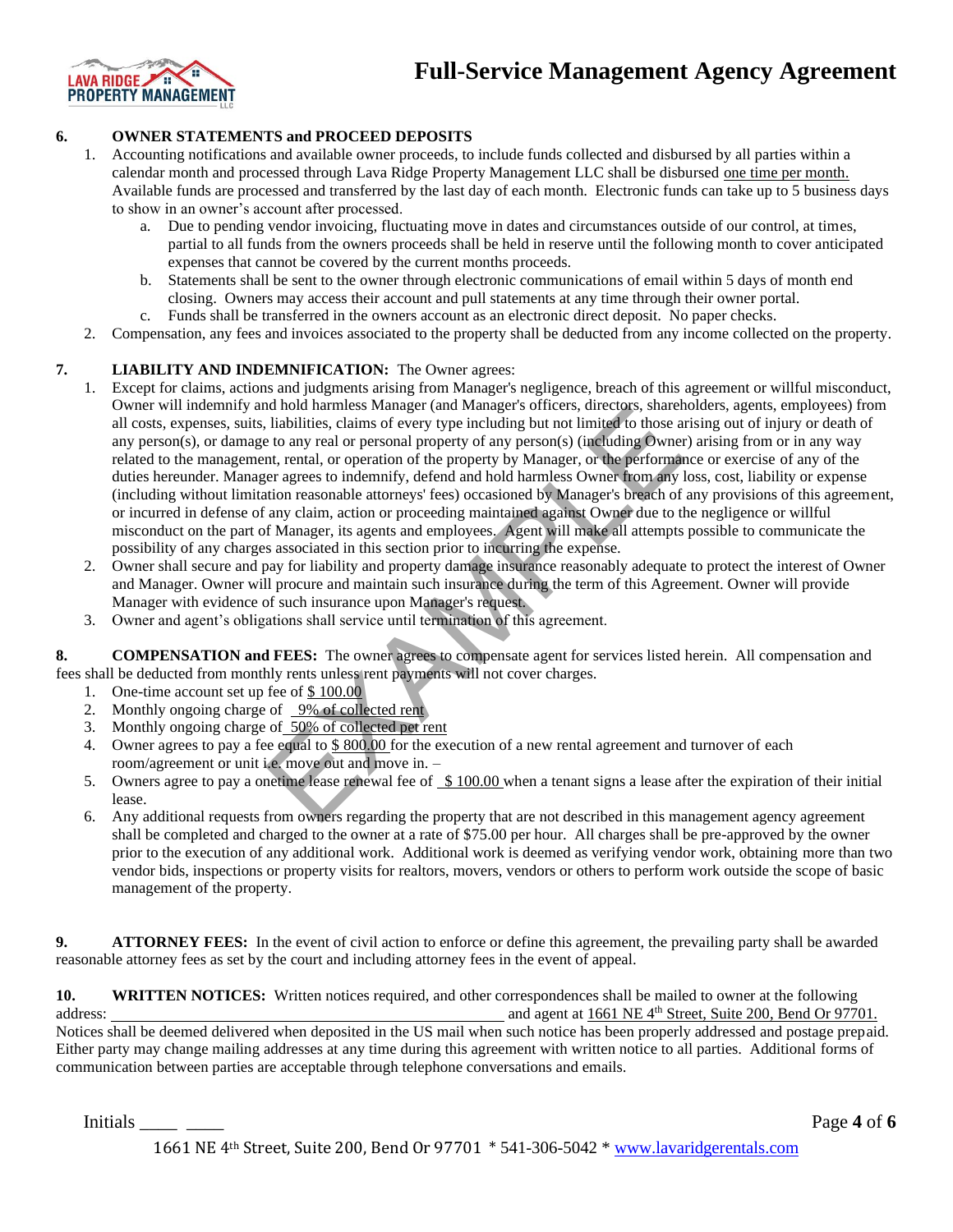



#### **11. TERMINATION OF SERVICE**

- At the expiration of any annual term, an owner or agent may give a written 30-day notice of termination. This notice of termination shall determine the day in which operations and oversite of the actual property shall end.
- Owner understands that although the operations and oversite of the property will end at the expiration of the 30-day notice, the account shall remain open for up to 60 additional days. This time is reserved to allow vendors and utility companies to submit final bills and/or a vacating renter time to dispute any final account statements.
- Owner understands that after the final accounting is completed, they are still responsible for any invoices or renter disputes that may be presented.
- Lava Ridge reserves the right to reserve funds up to one full months rent during the termination of this agreement to ensure funds are in hand to pay all final invoices that are presented.
- Final payment to owners may take up to 60 days after the final termination date of this agreement.
- **12. ASSIGNMENT AND MODIFICATION:** This agreement may not be assigned or modified except in writing and signed by all parties.

Please provide Lava Ridge Property Management LLC with the following items:

- Voided check for direct deposit
- Completed W9 this will be emailed after execution of this agreement
- Copy of current insurance policy naming Lava Ridge Property Management LLC as additional party for all notifications

Helpful items if available

- Blueprint, floorplan and/or layout of home
- List of any specific items, regulations, or directions that renters and/or Lava Ridge Property Management LLC need to be aware of methy Management LLC with the following items:<br>
Ext deposit<br>
will be emailed after execution of this agreement<br>
mce policy – naming Lava Ridge Property Management LLC as a<br>
nd/or layout of home<br>
ms, regulations, or directi
- Home Inspection from sale
- Property map with noted areas of
	- o Electrical panel
	- o Water main shut off
	- o Irrigation valves/backflow

Current name listed on Deschutes County Records as of: is

Owner of record agrees to all terms listed in this agency agreement and by signing below is acknowledging the execution of this legal binding contract and any attachment discussed in the above agreement.